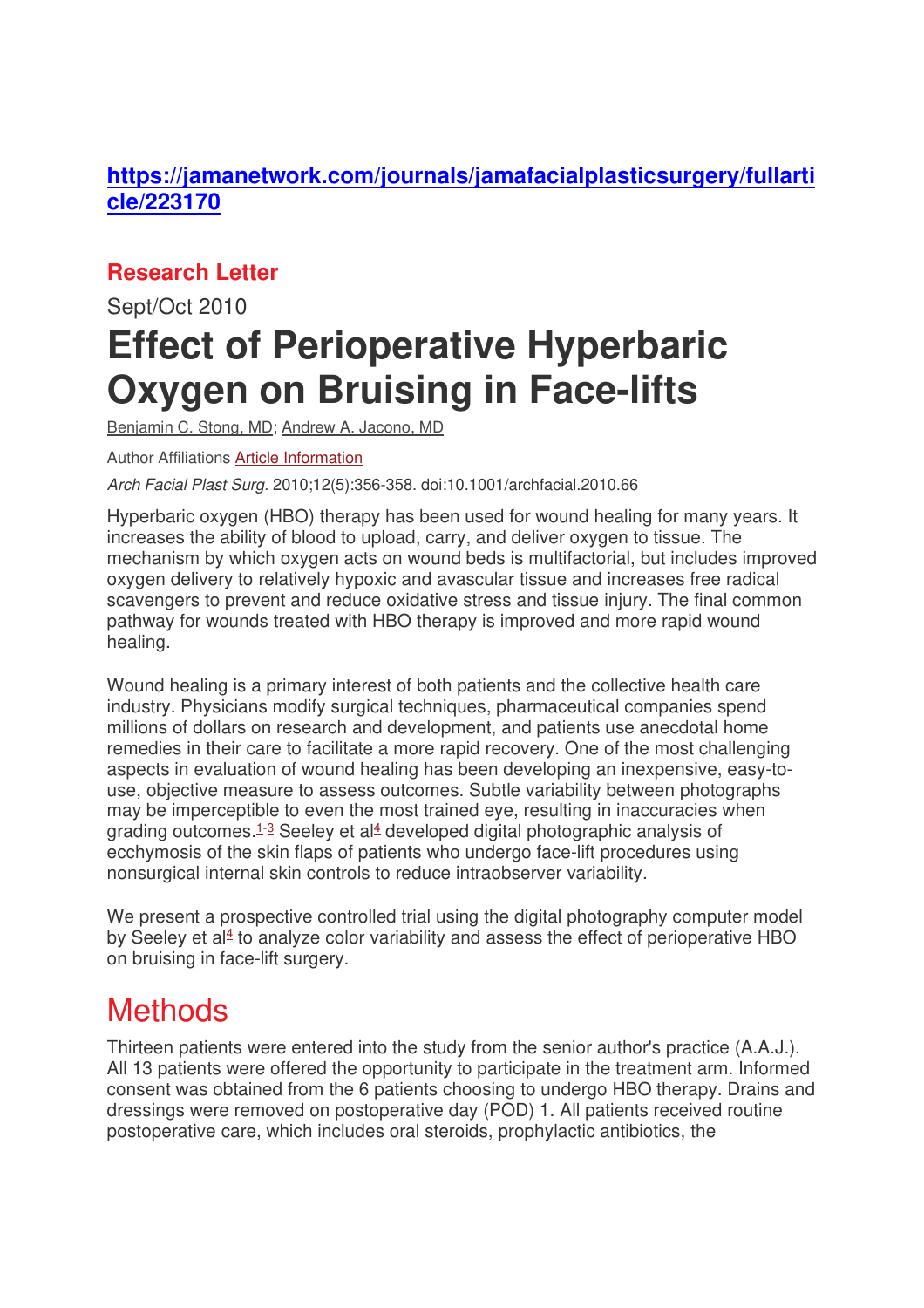botanical Arnica montana, and bromalain. The treatment group received 5 perioperative HBO treatments at 2 atmospheres for 60 minutes administered on the 2 days prior to surgery and then again on PODs 3, 4, and 5. Standard digital photography was taken on PODs 1, 5, 7, and 10 for digital analysis.

Each photograph underwent digital analysis using Adobe Photoshop (Adobe Systems Inc, San Jose, California) in the CMYK (cyan, magenta, yellow, and black; see Seeley et  $al<sup>4</sup>$  for a detailed description) color mode from the image drop-down menu with the internal control of normal skin and the surgically treated cheek soft tissue evaluated.

The CMYK color mode was used as previously described by Seeley et al, $4$  providing information on the difference between the internal control area and the cheek skin softtissue flap to assess 5 different characteristics: cyan, magenta, yellow, black, and luminosity. The control area was taken in order of preference from the earlobe skin, temple skin, nasal skin, and cervical skin to compare an area that was uninvolved in the surgical field and is most similar to the cheek soft tissues. The cheek flap was independently evaluated (Figure 1).

Following collection of both the control and cheek soft-tissue data, color change was objectively quantified with a previously validated formula,  $x = (\Delta C^2 + \Delta Y^2 + \Delta M^2 + \Delta K^2 + \Delta L^2)^{1/2}$ , in which  $\Delta$  represents the difference in the individual characteristic between the study area and the internal control area for each

picture, resulting in a single unitless value, x. Following this, statistical analysis was performed for each postoperative point on PODs 1, 5, 7, and 10, using a paired t test assuming unequal variance.

### **Results**

Thirteen female patients with a mean age of 59 years (age range, 47-71 years) were entered into the study, with 6 electing to undergo HBO therapy. Eleven patients underwent a deep plane face-lift, and 2 patients, 1 each in the control group and the treatment group, underwent an extended superficial musculoaponeurotic system facelift. There were no surgical or medical complications. One patient in the control arm missed a single postoperative appointment on POD 5, with that value unavailable for analysis. Overall, 102 photographs and 1020 data points were analyzed. On POD 1, the average degree of color change in the cheek soft-tissue flap in the HBO group was 38.5 and in the control group was 43.7. This difference was not statistically significant  $(P = .28)$ . The degree of color change in the HBO group on POD 5 was 39.0 and in the control group was 45.6. Again, this difference was not statistically significant ( $P = .13$ ). On POD 7, the average degree of color change in the treatment group was 27.5 and in the control group was 42.2 ( $P = 0.005$ ), with a 35% reduction in color change in the treatment group over the control group. The average degree of color change on POD 10 was 22.0 in the treatment group and 31.6 in the control group ( $P = .03$ ), with an average of 30% reduction in color change in the treatment group when compared with the control group. Figure 2 outlines the comparison between the patients undergoing HBO and the control patients.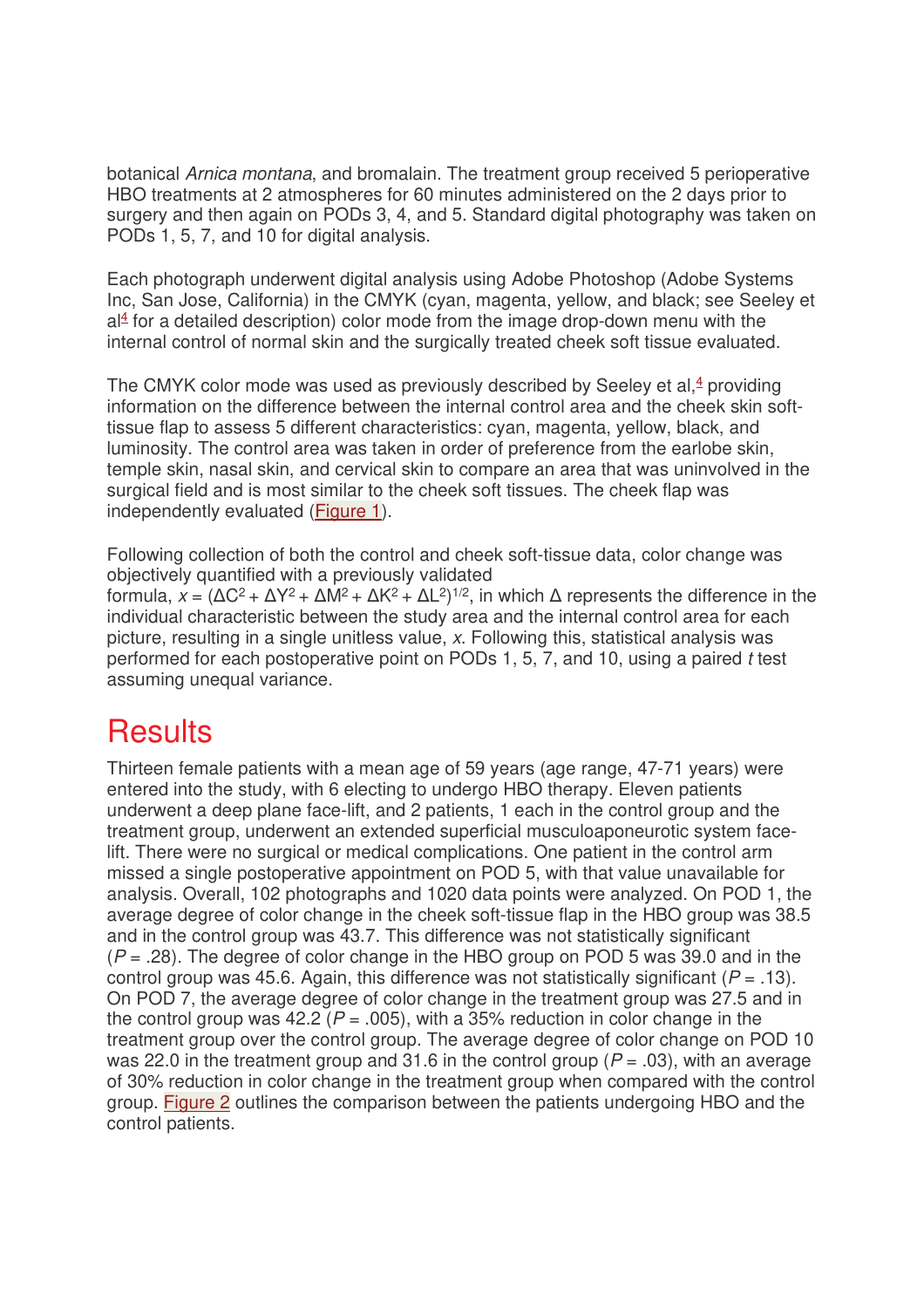## Comment

A lot of research in homeopathy, surgical techniques, and adjunctive therapy has been performed to find newer, faster healing methods from surgical procedures.<sup>5</sup> Patients undergoing facial surgery desire faster recovery to return to work and their personal lives sooner. There is a plethora of directed marketing techniques advertising minimally invasive surgery with short recovery periods to entice patients to undergo facial surgery, sometimes with unrealistic promises for exceptionally quick recoveries. Many homeopathy practitioners have used A montana owing to its multiple reported benefits, including improved healing, with contradicting results.<sup>6-10</sup> Seeley et al<sup>4</sup> objectively evaluated the effect of A montana on face-lift bruising, with their results demonstrating no statistically significant improvement in the degree of bruising postoperatively. As important to their reported results on the effect of A montana was the development of an objective, inexpensive, and easy-to-use computer model for assessing ecchymosis.

Hyperbaric oxygen therapy offers improved and faster wound healing in patients undergoing reconstructive surgery and those with chronic wounds. Recent research has demonstrated that HBO therapy improves wound neovascularization and epithelialization in vitro as well as blood flow to flaps and free composite graft and flap survivability in animal models. $11-13$  It has also been shown to have a protective effect on ischemic reperfusion injury in animal models. $14$  To our knowledge, there has been no report of the use of HBO therapy and its effect on postoperative ecchymosis or its use in cosmetic surgery. Hyperbaric oxygen therapy offers patients a statistically significant, perioperative adjunctive therapy that decreases bruising in patients undergoing face-lift by 35% and 30% on PODs 7 and 10, respectively. Although the difference in color change on POD 5 was not statistically significant ( $P = .13$ ), this most likely would become statistically significant with a larger sample size.

The major barrier to the use of HBO therapy is the time-consuming nature of this treatment as well as its cost. While there is a theoretical concern for postoperative bleeding with pressure changes in the chamber, our patients did not experience any postoperative hematomas by waiting until 48 hours after surgery for the first dive. At \$225 per dive, the cost of this treatment would be approximately \$1100 if our protocol were followed.

Hyperbaric oxygen therapy offers patients an additional option for quicker recovery in face-lift surgery and potentially other cosmetic procedures. It should be included in the discussion with patients with limited available recovery time as an option for faster resolution of postoperative ecchymosis.

**Correspondence:** Dr Jacono, Department of Otolaryngology–Head and Neck Surgery, Albert Einstein College of Medicine, 990 Fifth Ave, New York, NY 10075 (drjacono@gmail.com).

**Financial Disclosure:** None reported.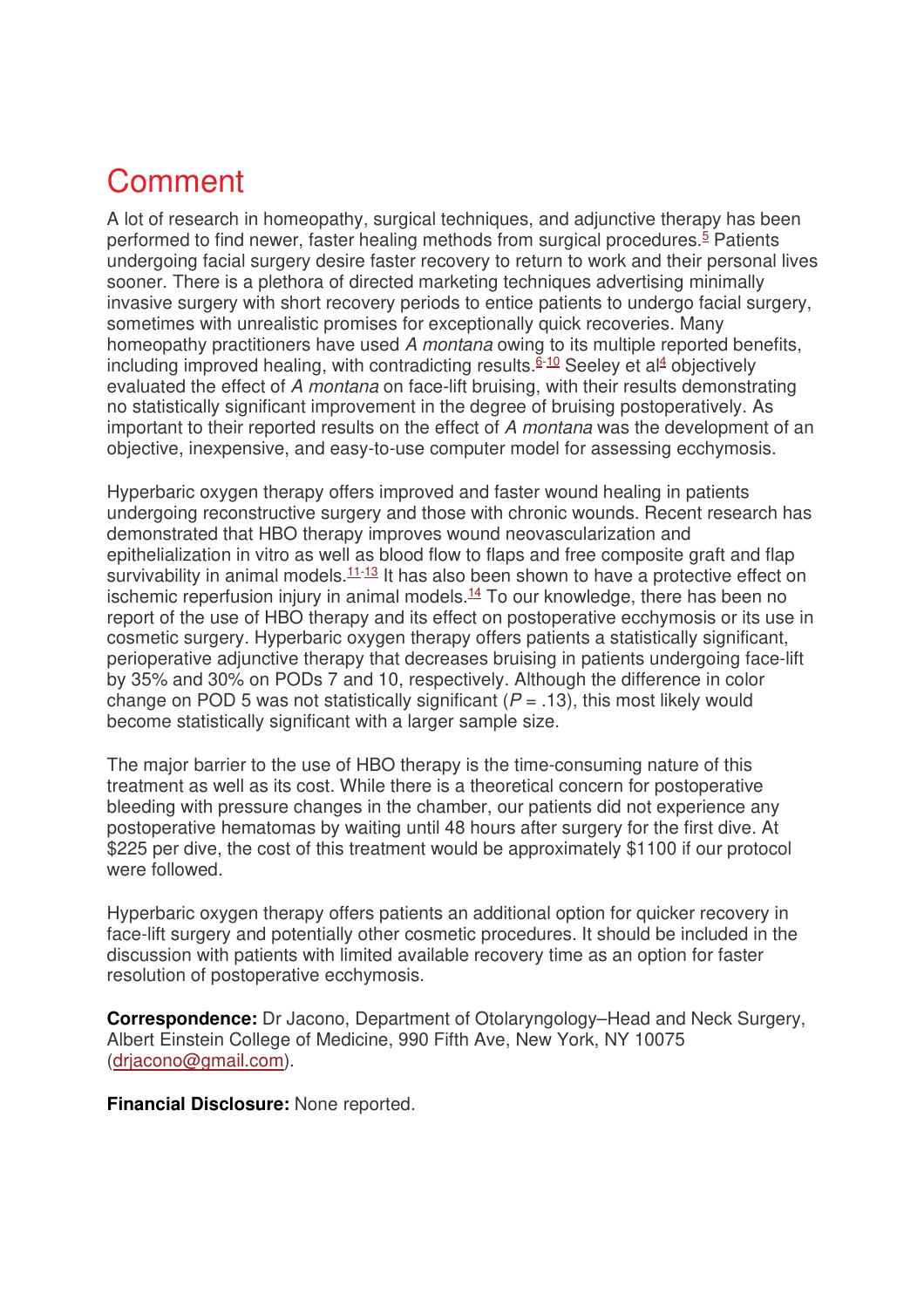**Additional Contributions:** The Hyperbaric Medicine of New York Center donated the HBO treatment session for this study. We thank its director, Ahmed Abu-Taleb, MD, for ensuring the good care of our patients.

## **References**

#### 1.

Rah DKKim SCLee KHPark BYKim DW Objective evaluation of treatment effects on port-wine stains using L\*a\*b\* color coordinates. Plast Reconstr Surg 2001;108 (4) 842- 847PubMedGoogle ScholarCrossref

2.

Currie CLMonk BE Can the response of port-wine stains to laser treatment be reliably assessed using subjective methods? Br J Dermatol 2000;143 (2) 360- 364PubMedGoogle ScholarCrossref

#### 3.

Koster PHBossuyt PMvan der Horst CMGijsbers GHvan Gemert MJ Assessment of clinical outcome after flashlamp pumped pulsed dye laser treatment of portwine stains: a comprehensive questionnaire. Plast Reconstr Surg 1998;102 (1) 42- 48PubMedGoogle **ScholarCrossref** 

#### 4.

Seeley BMDenton ABAhn MSMaas CS Effect of homeopathic Arnica montana on bruising in face-lifts: results of a randomized, double-blind, placebo-controlled clinical trial. Arch Facial Plast Surg 2006;8 (1) 54- 59PubMedGoogle ScholarCrossref

#### 5.

van der Horst CMKoster PHde Borgie CABossuyt PMvan Gemert MJ Effect of the timing of treatment of port-wine stains with the flash-lamp-pumped pulsed-dye laser. N Engl J Med 1998;338 (15) 1028- 1033PubMedGoogle ScholarCrossref

#### 6.

Kaziro GS Metronidazole (Flagyl) and Arnica montana in the prevention of post-surgical complications: a comparative placebo controlled clinical trial. Br J Oral Maxillofac Surg 1984;22 (1) 42- 49PubMedGoogle ScholarCrossref

#### 7.

Taylor MAReilly DLlewellyn-Jones RHMcSharry CAitchison TC Randomised controlled trial of homoeopathy versus placebo in perennial allergic rhinitis with overview of four trial series. BMJ 2000;321 (7259) 471- 476PubMedGoogle ScholarCrossref

8.

Vickers AJFisher PSmith CWyllie SERees R Homeopathic Arnica 30x is ineffective for muscle soreness after long-distance running: a randomized, double-blind, placebocontrolled trial. Clin J Pain 1998;14 (3) 227- 231PubMedGoogle ScholarCrossref

9.